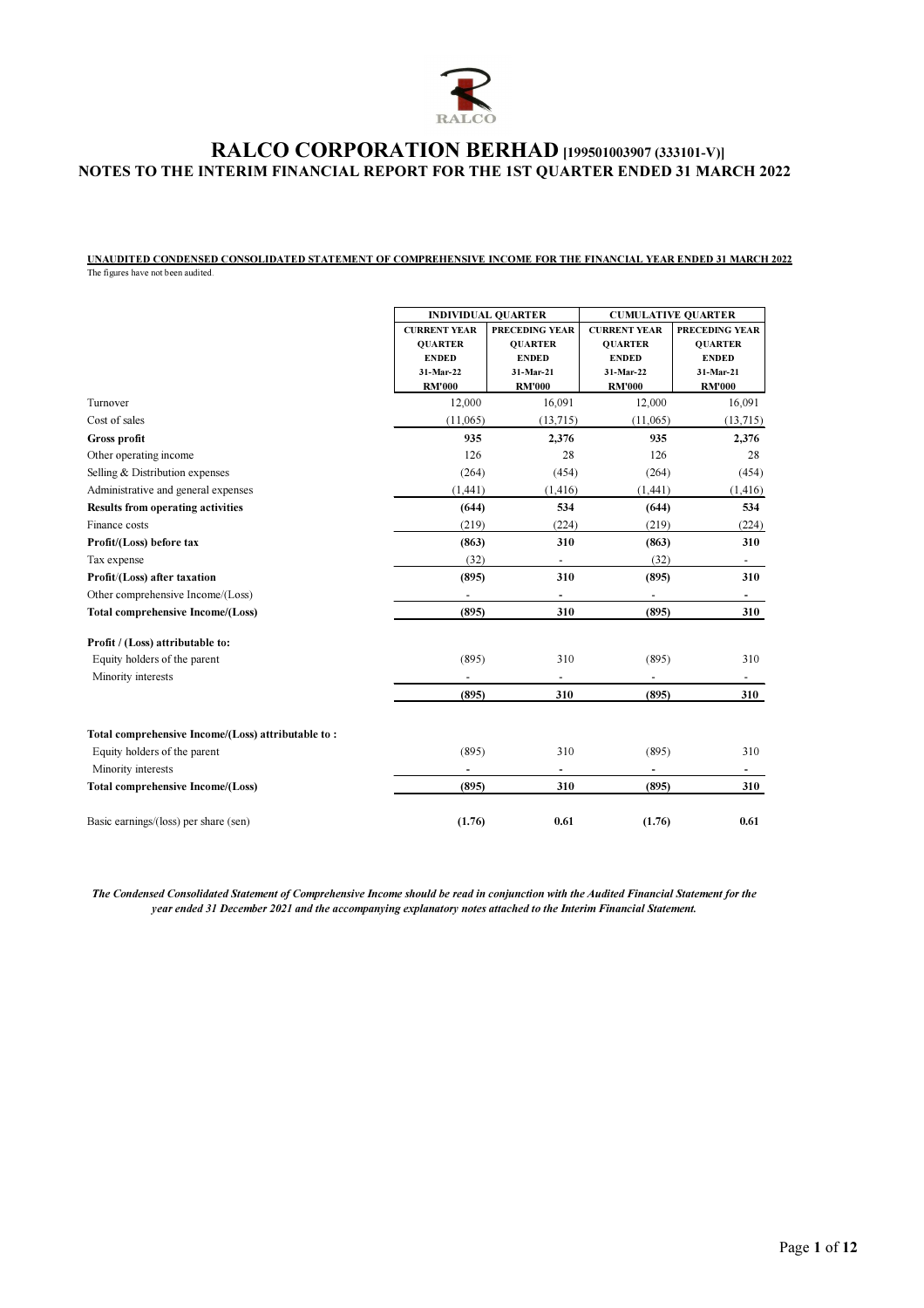### CONDENSED CONSOLIDATED STATEMENT OF FINANCIAL POSITION AS AT 31 MARCH 2022

| The figures have not been audited.            |                                       |                                        |
|-----------------------------------------------|---------------------------------------|----------------------------------------|
|                                               | As At<br>31 March 2022<br>(Unaudited) | As At<br>31 December 2021<br>(Audited) |
| <b>ASSETS</b>                                 | <b>RM'000</b>                         | <b>RM'000</b>                          |
| <b>Non-Current Assets</b>                     |                                       |                                        |
| Property, plant and equipment                 | 15,182                                | 14,324                                 |
| Right-of-use assets                           | 38,629                                | 38,944                                 |
|                                               | 53,811                                | 53,268                                 |
| <b>Current Assets</b>                         |                                       |                                        |
| Inventories                                   | 10,544                                | 10,269                                 |
| Trade and other receivables                   | 10,506                                | 8,989                                  |
| Others assets                                 | 1,830                                 | 1,113                                  |
| Cash and bank balances                        | 2,067                                 | 2,961                                  |
|                                               | 24,947                                | 23,332                                 |
| <b>TOTAL ASSETS</b>                           | 78,758                                | 76,600                                 |
| <b>EQUITY AND LIABILITIES</b>                 |                                       |                                        |
| Share capital                                 | 44,962                                | 44,962                                 |
| Revaluation Reserve                           | 19,781                                | 19,781                                 |
| Accumulated losses                            | (22, 693)                             | (21, 697)                              |
| <b>Total Equity</b>                           | 42,050                                | 43,046                                 |
| <b>Non-Current Liabilities</b>                |                                       |                                        |
| Lease liability                               |                                       |                                        |
| Amount Owing To Related Parties               | 13,089                                | 12,888                                 |
| Hire Purchase                                 | 1,101                                 | 1,264                                  |
| Deferred Tax                                  | 5,958                                 | 5,958                                  |
|                                               | 20,148                                | 20,110                                 |
| <b>Current Liabilities</b>                    |                                       |                                        |
| Trade and other payables                      | 10,503                                | 6,349                                  |
| Bill payable                                  | 1,781                                 | 2,657                                  |
| Hire Purchase                                 | 811                                   | 985                                    |
| Amount Owing To Related Parties               | 3,450                                 | 3,450                                  |
| Tax liability                                 | 15                                    | 3                                      |
|                                               | 16,560                                | 13,444                                 |
| <b>Total Liabilities</b>                      | 36,708                                | 33,554                                 |
| <b>TOTAL EQUITY AND LIABILITIES</b>           | 78,758                                | 76,600                                 |
| Net assets per share attributable to ordinary |                                       |                                        |
| equity holders of the parent (RM)             | 0.83                                  | 0.85                                   |

The condensed Consolidated Balance Sheet should be read in conjunction with the Audited Financial Statement for the year ended 31 December 2021 and the accompanying explanatory notes attached to the Interim Financial Statements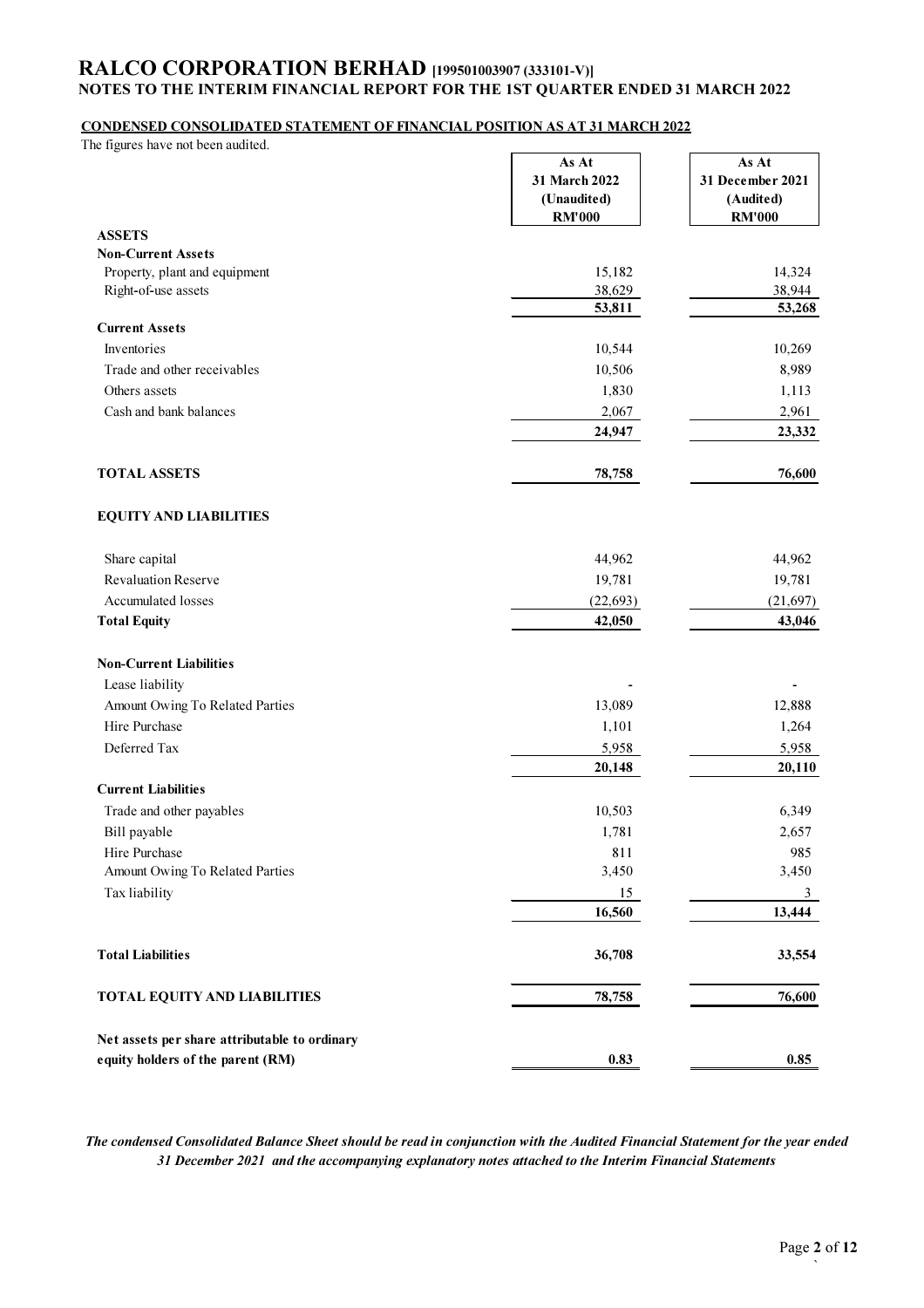#### CONDENSED CONSOLIDATED STATEMENT OF CHANGES IN EQUITY FOR THE YEAR ENDED 31 MARCH 2022

The figures have not been audited.

|                                                                        |                                          | Attributable to equity holders of the parent   |                                        |                                                |  |  |
|------------------------------------------------------------------------|------------------------------------------|------------------------------------------------|----------------------------------------|------------------------------------------------|--|--|
|                                                                        | <b>Share</b><br>capital<br><b>RM'000</b> | <b>Revaluation</b><br>Reserve<br><b>RM'000</b> | Accumulated<br>Losses<br><b>RM'000</b> | <b>Total</b><br><b>Equity</b><br><b>RM'000</b> |  |  |
| At 1 January 2021                                                      | 44,962                                   | 20,288                                         | (23,207)                               | 42,043                                         |  |  |
| <b>Issuance of Shares</b><br>Realisation of revaluation reserve        |                                          |                                                |                                        |                                                |  |  |
| Net profit/(loss) for the year                                         |                                          | (507)                                          | 507<br>1,003                           | 1,003                                          |  |  |
| Other comprehensive income/(loss)                                      |                                          |                                                |                                        |                                                |  |  |
| Total comprehensive income/(loss)                                      |                                          |                                                | 1,003                                  | 1,003                                          |  |  |
| At 31 December 2021                                                    | 44,962                                   | 19,781                                         | (21,697)                               | 43,046                                         |  |  |
| Balance as at 31.12.2021, as previously                                | 44,962                                   | 19,781                                         | (21,697)                               | 43,046                                         |  |  |
| reported                                                               |                                          |                                                |                                        |                                                |  |  |
| Realisation of revaluation reserve                                     |                                          |                                                |                                        | (996)                                          |  |  |
| Net profit/(loss) for the quarter                                      |                                          |                                                | (996)                                  |                                                |  |  |
| Other comprehensive income/(loss)<br>Total comprehensive income/(loss) |                                          |                                                | (996)                                  | (996)                                          |  |  |
|                                                                        |                                          |                                                |                                        |                                                |  |  |

| 2022<br>At 31<br>March | 962<br>44 | 19,781 | $\sqrt{2}$ | ሰደሰ<br>.บวบ |
|------------------------|-----------|--------|------------|-------------|

The Condensed Consolidated Statement of Changes in Equity should be read in conjunction with the Audited Financial Statement for the year ended 31 December 2021 and the accompanying explanatory notes attached to the Interim Financial Statement.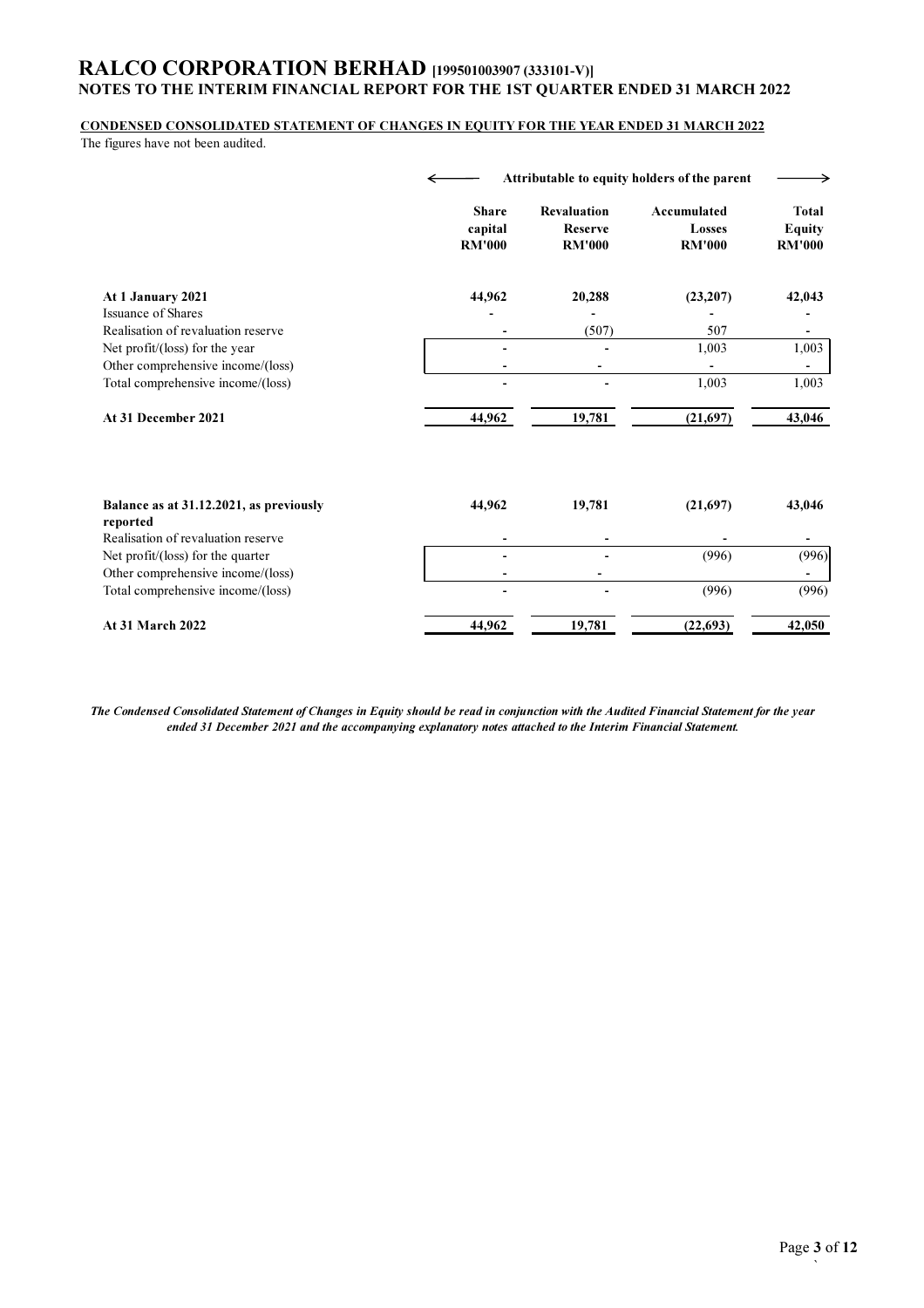#### CONDENSED CONSOLIDATED STATEMENTS OF CASH FLOWS FOR THE YEAR ENDED 31 MARCH 2022

The figures have not been audited.

|                                                                                         | <b>CURRENT</b><br><b>PERIOD ENDED</b><br>31-Mar-22<br>(Unaudited)<br><b>RM'000</b> | <b>PRECEDING</b><br><b>YEAR ENDED</b><br>31-Dec-21<br>(Audited)<br><b>RM'000</b> |
|-----------------------------------------------------------------------------------------|------------------------------------------------------------------------------------|----------------------------------------------------------------------------------|
| Profit/(Loss) before tax                                                                | (863)                                                                              | 1,262                                                                            |
| Adjustments for:                                                                        |                                                                                    |                                                                                  |
| Depreciation of property, plant and equipment<br>Depreciation of right-of-use assets    | 297<br>332                                                                         | 1,047<br>1,326                                                                   |
| Impairment loss on receivables                                                          | $\blacksquare$                                                                     | 67                                                                               |
| Gain on disposal of property, plant and equipment                                       | $\blacksquare$                                                                     | (41)                                                                             |
| Interest expenses                                                                       | 219                                                                                | 903                                                                              |
| Interest income                                                                         | (6)                                                                                | (198)                                                                            |
| Inventories reversed                                                                    |                                                                                    | $\overline{\phantom{a}}$                                                         |
| Impairment loss on receivables no longer required                                       |                                                                                    | (648)                                                                            |
| Unrealised loss on foreign exchange                                                     |                                                                                    |                                                                                  |
| Operating profit before changes in working capital<br>Changes in working capital        | (21)                                                                               | 3,718                                                                            |
| (Increase)/Decrease in inventories                                                      | (275)                                                                              | (820)                                                                            |
| Decrease/(Increase) in trade & other receivables                                        | (1,516)                                                                            | 4,788                                                                            |
| Decrease/(Increase) in others assets                                                    | (717)                                                                              | 452                                                                              |
| (Decrease)/Increase in amount owing to related parties                                  | 65                                                                                 | (1,122)                                                                          |
| Decrease in trade $&$ other payables                                                    | 4,188                                                                              | (3,093)                                                                          |
| Cash generated from operations                                                          | 1,724                                                                              | 3,923                                                                            |
| Interest received                                                                       | 6                                                                                  | 198                                                                              |
| Interest paid                                                                           | (219)                                                                              | (903)                                                                            |
| Tax refund                                                                              |                                                                                    |                                                                                  |
| Tax paid                                                                                | (20)                                                                               | (221)                                                                            |
| Net cash generated from operating activities                                            | 1,491                                                                              | 2,997                                                                            |
| <b>Cash Flows from Investing Activities:</b>                                            |                                                                                    |                                                                                  |
| Purchase of property, plant & equipment                                                 | (1,172)                                                                            | (2,680)                                                                          |
| Proceed from disposal of PPE                                                            |                                                                                    | 44                                                                               |
| Net cash used in investing activities                                                   | (1, 172)                                                                           | (2,636)                                                                          |
| <b>Cash Flows from Financing Activities:</b>                                            |                                                                                    |                                                                                  |
| Net repayment of hire purchase instalments<br>Proceeds from issuance of ordinary shares | (337)<br>$\overline{\phantom{a}}$                                                  | (550)                                                                            |
| Net repayment of bills payable                                                          | (876)                                                                              | (543)                                                                            |
| Payment of lease liabilities                                                            |                                                                                    | $\blacksquare$                                                                   |
| Net cash used in financing activities                                                   | (1,213)                                                                            | (1,093)                                                                          |
| NET CHANGES IN CASH AND CASH EQUIVALENTS                                                | (894)                                                                              | (732)                                                                            |
| Effect of foreign exchange differences                                                  |                                                                                    |                                                                                  |
| CASH AND CASH EQUIVALENTS BROUGHT FORWARD                                               | 2,961                                                                              | 3,693                                                                            |
| CASH AND CASH EQUIVALENTS CARRIED FORWARD                                               | 2,067                                                                              | 2,961                                                                            |
| Represented by:                                                                         |                                                                                    |                                                                                  |
| <b>CASH AND BANK BALANCES</b>                                                           | 2,067                                                                              | 2,961                                                                            |
|                                                                                         | 2,067                                                                              | 2,961                                                                            |

The Condensed Consolidated Cash Flow Statement should be read in conjunction with the Audited Financial Statement for the year ended 31 December 2021 and the accompanying explanatory notes attached to the Interim Financial Statements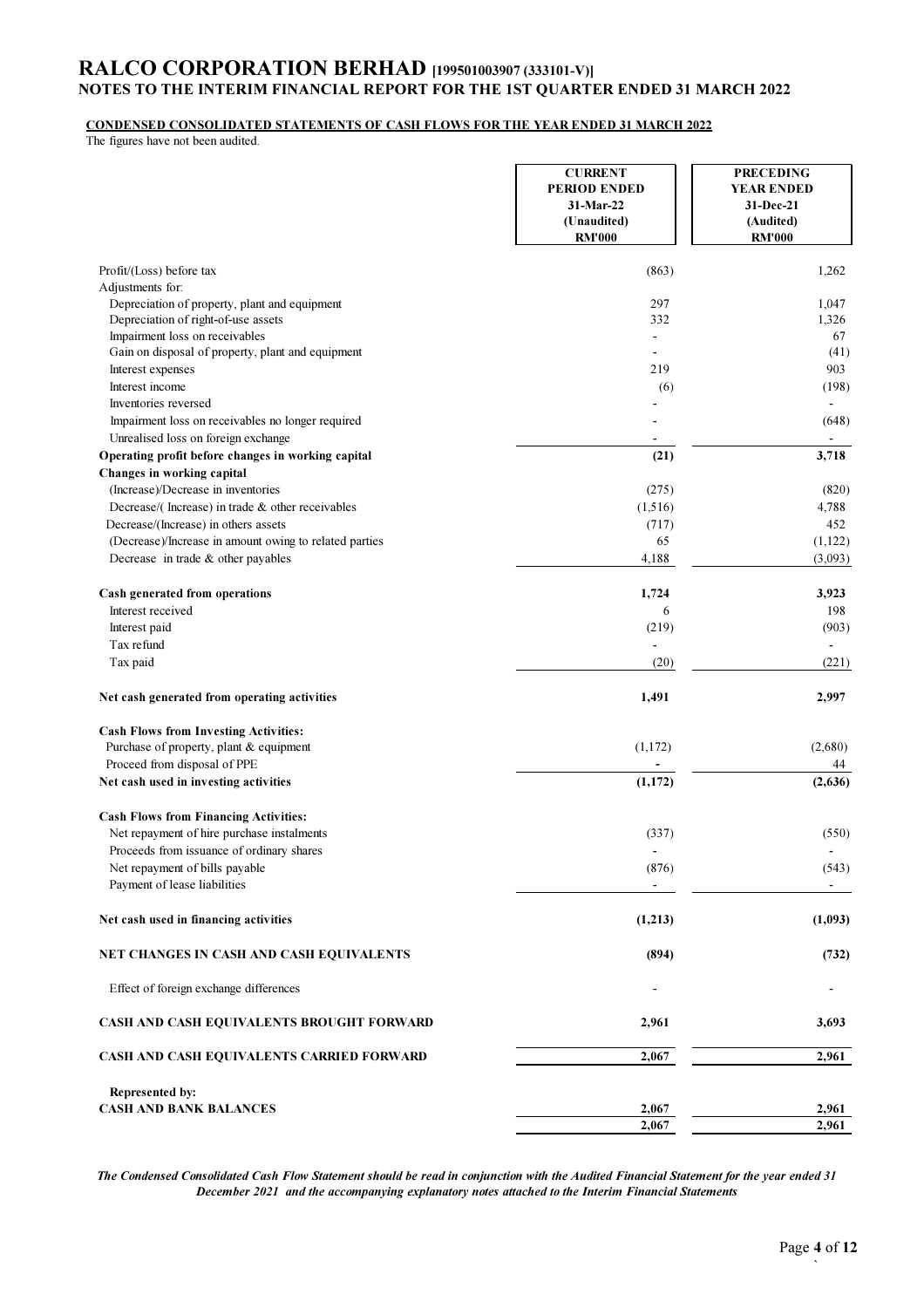## A) EXPLANATORY NOTES IN COMPLIANCE TO MRFS 134 ON INTERIM FINANCIAL REPORTING

### (1) Basis of Preparation

The interim financial statements are unaudited and have been prepared in accordance with the requirements of MFRS 134: Interim Financial Reporting and paragraph 9.22 of the Listing Requirements of Bursa Malaysia Securities Berhad.

The interim financial statements should be read in conjunction with the audited financial statements of the Group for the financial year ended 31 December 2021. These explanatory notes attached to the interim financial statements provide an explanation of events and transactions that are significant to an understanding of the changes in the financial position and performance of the Group since financial year ended 31 December 2021.

#### (2) Summary of significant accounting policies

The significant accounting policies adopted are consistent with those of the audited financial statements for the financial year ended 31 December 2020, except for the adoption of the following new and revised Malaysian Financial Reporting Standards ("MFRS"), amendments to MFRSs and Issue Committee Interpretations ("IC Interpretations"):

#### a.) New and revised MFRSs, Amendments to MFRSs and IC Interpretations adopted during the financial year.

| Title                                                                            | <b>Effective Date</b> |
|----------------------------------------------------------------------------------|-----------------------|
| <i>Interest Rate Benchmark Reform – Phase 2</i> (Amendments to MFRS 9, MFRS 139, | 1 January 2021        |
| MFRS 7, MFRS 4 and MFRS 16)                                                      |                       |
| Amendments to MFRS 16 Covid-19 Related Rent Concessions beyond 30 June 2021      | 1 April 2021          |

The adoption of the abovementioned new and revised MFRSs, IC Interpretations and Amendments have no significant impact to the Group's consolidated financial statements of the current financial period under review or the comparative consolidated financial statements of the prior financial year.

#### b.) New and revised MFRSs, Amendments to MFRSs and IC Interpretations to be effective after 1 January 2022.

| <b>Title</b>                                                                   | <b>Effective Date</b> |
|--------------------------------------------------------------------------------|-----------------------|
| Annual Improvements to MFRS Standards 2018 – 2020                              | 1 January 2022        |
| Amendments to MFRS 3 Reference to the Conceptual Framework                     | 1 January 2022        |
| Amendments to MFRS 116 Property, Plant and Equipment - Proceeds before         | 1 January 2022        |
| Intended Use                                                                   |                       |
| Amendments to MFRS 137 Onerous Contracts – Cost of Fulfilling a Contract       | 1 January 2022        |
| Amendments to MFRS 101 Classification of Liabilities as Current or Non-current | 1 January 2023        |
| MFRS 17 <i>Insurance Contracts</i>                                             | 1 January 2023        |
| Amendments to MFRS 17 <i>Insurance Contracts</i>                               | 1 January 2023        |
| Disclosure of Accounting Policies (Amendments to MFRS 101 Presentation of      | 1 January 2023        |
| <b>Financial Statements)</b>                                                   |                       |
| Definition of Accounting Estimates (Amendments to MFRS 108 Accounting          | 1 January 2023        |
| Policies, Changes in Accounting Estimates and Errors)                          |                       |
| Amendments to MFRS 10 and MFRS 128 Sale or Contribution of Assets between      | Deferred              |
| an Investor and its Associate or Joint Venture                                 |                       |

The Group intends to adopt the above MFRSs when they become effective.

#### (3) Seasonal or Cyclical Factors

The business operations of the Group were not significantly affected by seasonal or cyclical factors.

#### (4) Unusual Items Affecting Financial Statements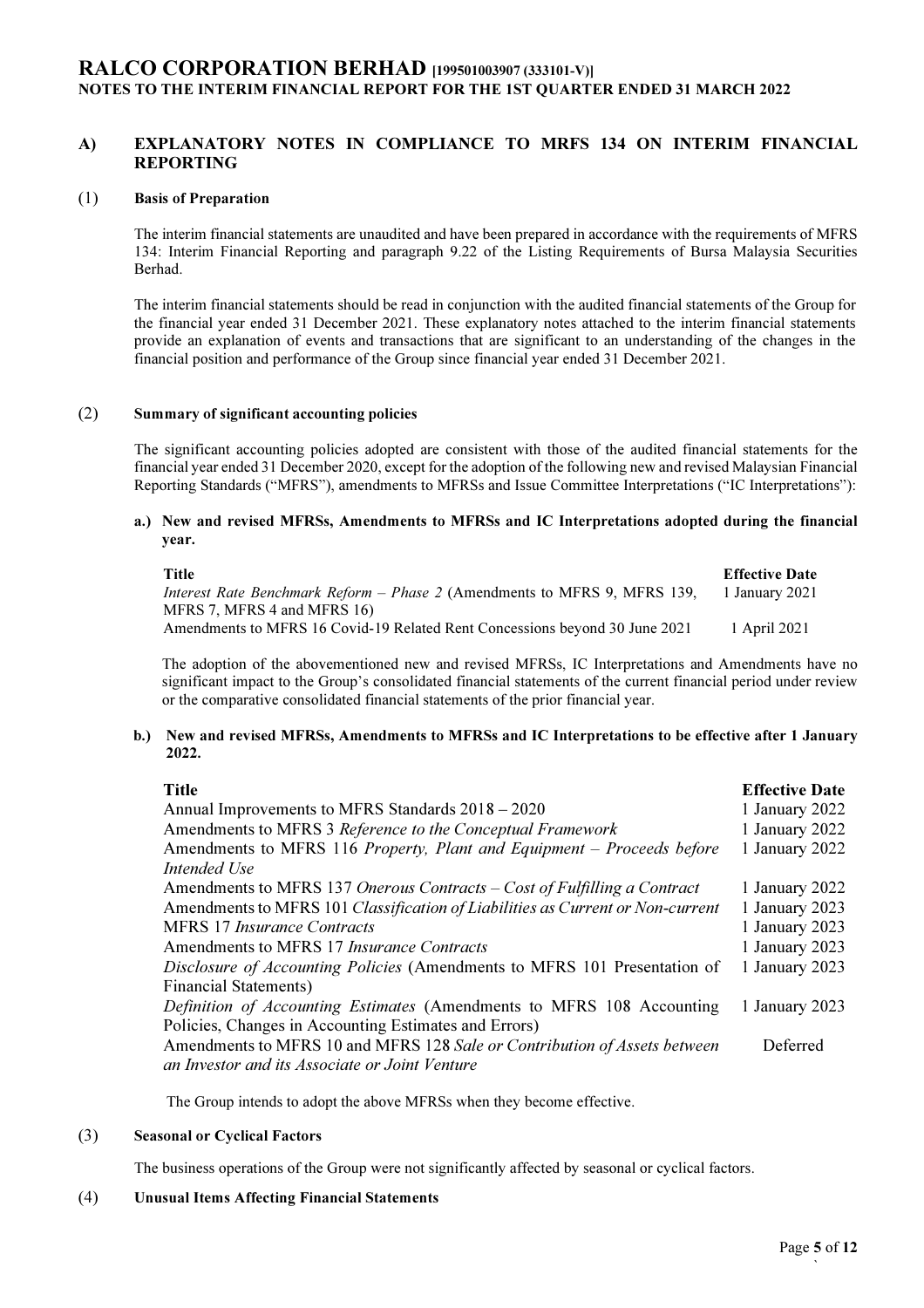There were no unusual items affecting the financial statements of the Group during the financial period under review.

## (5) Changes in Accounting Estimates

There were no changes in accounting estimates for the financial period under review.

## (6) Issuances, Cancellations, Repurchases, Resale and Repayments of Debt and Equity Securities

There were no issuances, cancellations, repurchase, resale and repayment of debts and equity securities in the current financial period under review.

## (7) Dividend Paid

No interim dividend has been paid or declared in respect of the financial period under review.

## (8) Segmental Reporting

| 3 Months Ended 31.03.2022                                        | <b>Plastic Product</b><br><b>RM'000</b> | <b>Others</b><br><b>RM'000</b> | <b>Eliminations</b><br><b>RM'000</b> | Consolidated<br><b>RM'000</b> |
|------------------------------------------------------------------|-----------------------------------------|--------------------------------|--------------------------------------|-------------------------------|
| <b>REVENUE</b>                                                   |                                         |                                |                                      |                               |
| <b>External Sales</b>                                            | 11,916                                  | 84                             |                                      | 12,000                        |
| Inter-segment sales                                              |                                         | 546                            | (546)                                |                               |
| Total revenue                                                    | 11,916                                  | 630                            | (546)                                | 12,000                        |
| <b>RESULT</b><br>Segment operating profit/(loss)<br>Finance cost | (692)<br>(209)                          | 49<br>(11)                     | $\overline{\phantom{a}}$             | (643)<br>(220)                |
| Profit for the financial period                                  | (901)                                   | 38                             |                                      | (863)                         |
| Tax expense                                                      |                                         |                                |                                      | (32)                          |
| Net profit/(loss) for the financial<br>period                    |                                         |                                |                                      | (895)                         |

| 3 Months Ended 31.03.2021       | <b>Plastic Product</b><br><b>RM'000</b> | <b>Others</b><br><b>RM'000</b> | <b>Eliminations</b><br><b>RM'000</b> | Consolidated<br><b>RM'000</b> |
|---------------------------------|-----------------------------------------|--------------------------------|--------------------------------------|-------------------------------|
|                                 |                                         |                                |                                      |                               |
| <b>REVENUE</b>                  |                                         |                                |                                      |                               |
| <b>External Sales</b>           | 16,024                                  | 67                             |                                      | 16,091                        |
| Inter-segment sales             |                                         | 456                            | (456)                                |                               |
| Total revenue                   | 16,024                                  | 523                            | (456)                                | 16,091                        |
|                                 |                                         |                                |                                      |                               |
| <b>RESULT</b>                   |                                         |                                |                                      |                               |
| Segment operating loss          | 507                                     | 27                             |                                      | 534                           |
| Finance cost                    | (207)                                   | (17)                           |                                      | (224)                         |
| Profit for the financial period | 300                                     | 10                             |                                      | 310                           |
| Tax expense                     |                                         |                                |                                      |                               |
| Net profit the financial period |                                         |                                |                                      | 310                           |
|                                 |                                         |                                |                                      |                               |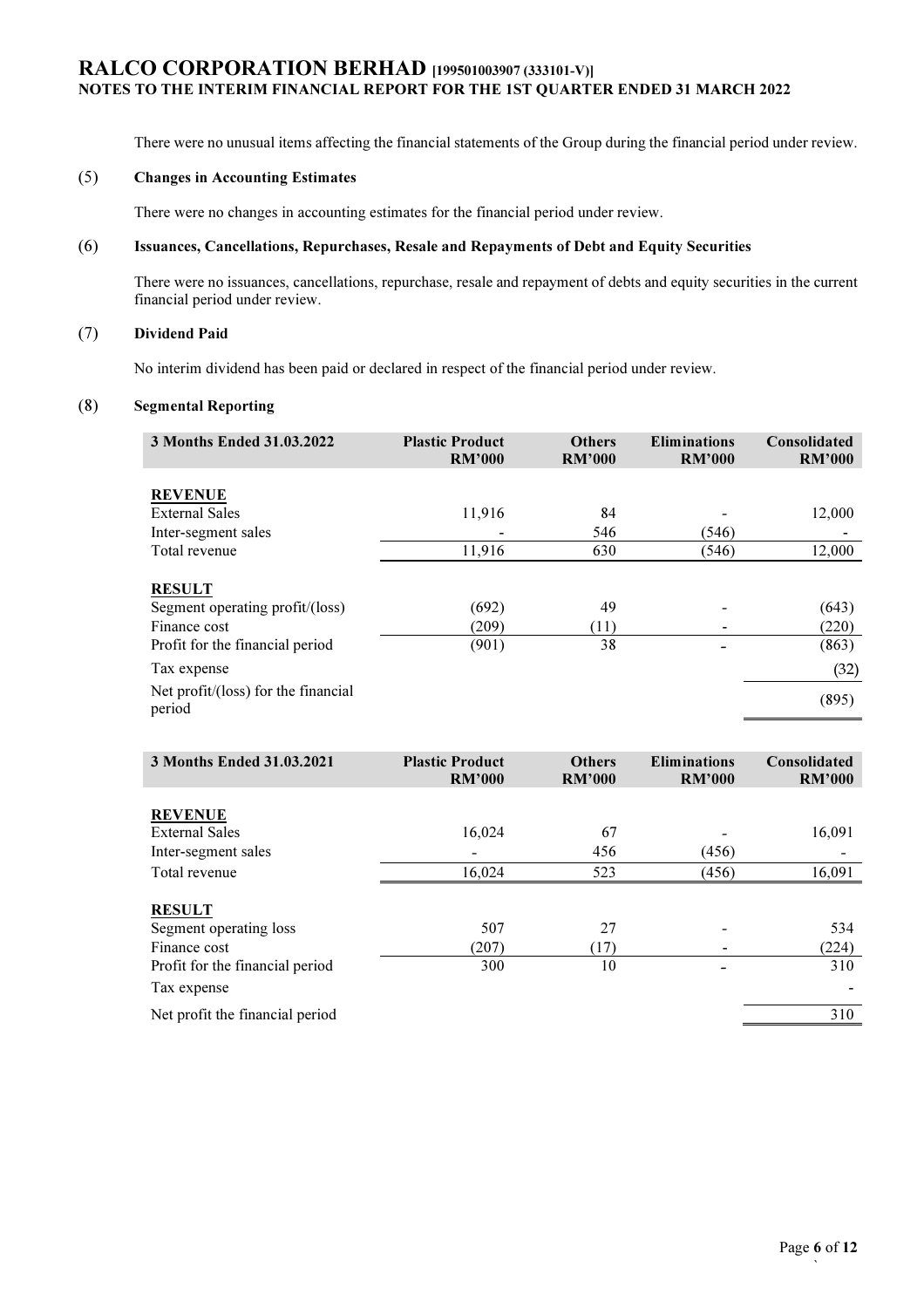## (9) Valuation of Property, Plant and Equipment

There was no revaluation of property, plant and equipment during the current financial quarter.

### (10) Material Subsequent Events

There were no material events arose subsequent from the end of the current financial quarter up to the date of this interim financial report.

## (11) Changes in Composition of the Group

There were no changes the composition of the Group during the financial period under review.

### (12) Capital Commitment

The group did not have any material commitment for contracted capital expenditure which might have a material impact to the financial position of the Group except as disclosed below:

|                                                                             | As At<br>31 March 2022<br><b>RM'000</b> | As At<br>31 December 2021<br><b>RM'000</b> |
|-----------------------------------------------------------------------------|-----------------------------------------|--------------------------------------------|
| Capital Expenditure<br>Approved and contracted for :<br>Plant and Equipment | 1.667                                   | .679                                       |
| Approved and not contracted for :<br>Plant and Equipment                    | 1.667                                   | .946                                       |

#### (13) Contingent Liabilities or Contingent Assets

There were no significant contingent liabilities or contingent assets for the Group at the end of current financial period.

## (14) Significant Related Party Disclosure

The significant related party transactions undertaken during the financial period were as below:

|                                                                         | As at<br><b>31 March 2022</b><br><b>RM'000</b> | As at<br>31 December 2021<br><b>RM'000</b> |
|-------------------------------------------------------------------------|------------------------------------------------|--------------------------------------------|
| (Repayment)/Advances from companies in which a director<br>has interest | 0                                              | (901                                       |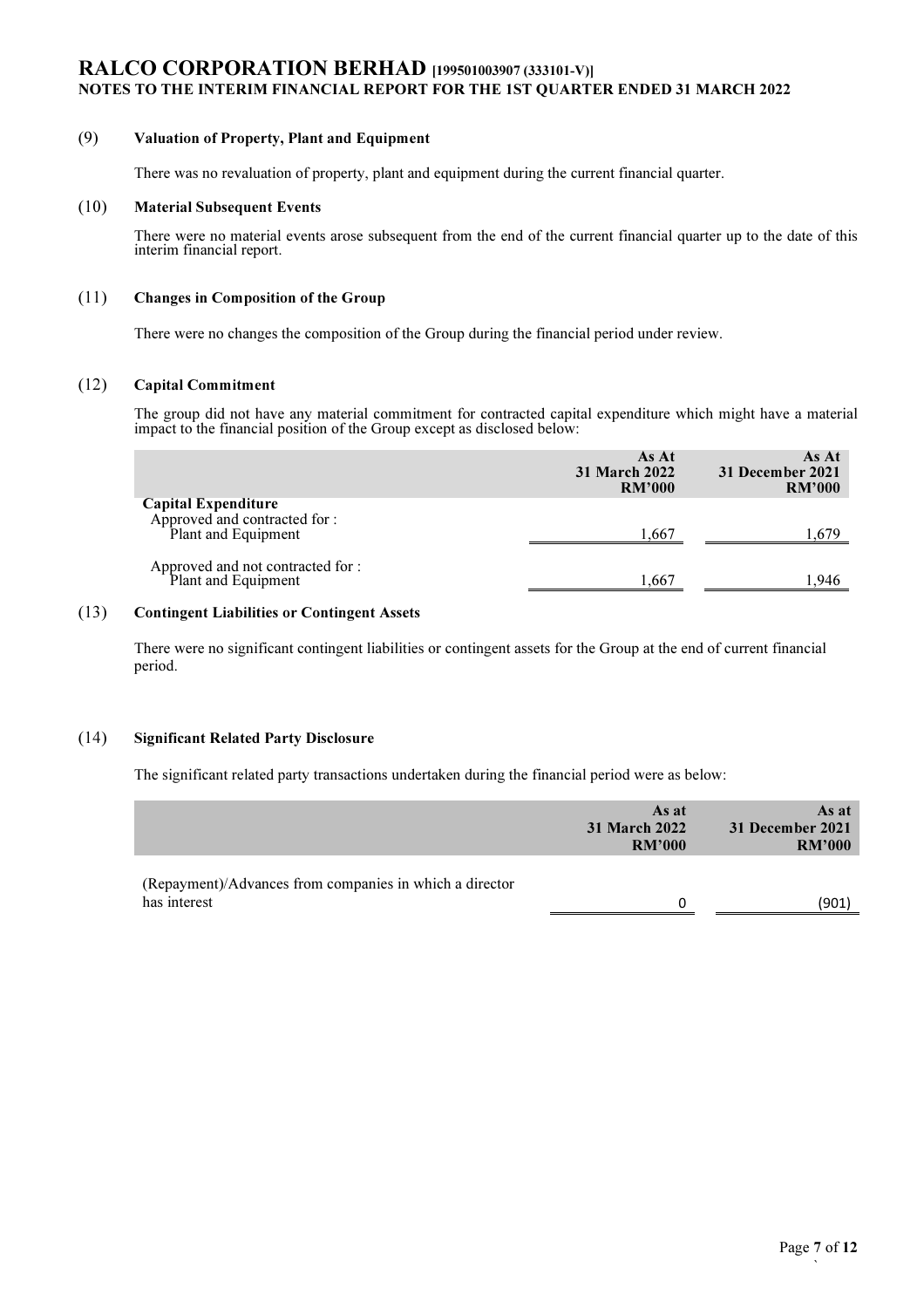## (15) Material Litigation

● Ralco's wholly-owned subsidiary, Ralco Respack Polybag Sdn Bhd (RRPSB) had filed the writ of summons against Respack Manufacturing Sdn Bhd (RMSB) at the Shah Alam High Court on 21 February 2020 to recover long overdue amount of RM1,541,795.35 from RMSB which included the interests at the rate of 1.5% per month until 31 Jan 2020 and interest at the rate of 5% per annum on the amount claimed from the filing date of the writ of summons until the date of full settlement with costs.

On 14 May 2020 the High Court gave a new date for Case Management on 19 June 2020 and RMSB shall file the reply to the Court within two weeks after the end of the Conditional Movement Control Order (CMCO), i.e. on or before 23 June 2020.

On 23 June 2020 the Court has directed RMSB to file the Statement of Defence on or before 26 June 2020 and RRPSB to file the Statement of Reply to the RMSB on or before 10 July 2020. The next Case Management was postponed to 13 July 2020.

On 13 July 2020 RRPSB has requested for extension of time to file the Statement of Reply on 17 July 2020 and the Case Management was fixed on 23 July 2020.

The Court has further directed RRPSB to file the Statement of Reply on or before 21 August 2020 and the Case Management has been fixed on 24 August 2020.

On 4 September 2020 RRPSB has file the reply and Defence to the Counterclaim as directed by the Court.

RMSB has filed an application for leave to file rejoiner and reply to RRPSB's reply and Defence to Counterclaim pursuant to Order 18 rule 4 Rules of Court 2012. The Court has directed that the Defendant's Application's (Enclosure 11) supporting the affidavit is to be filed on or before 24 September 2020 and the hearing for the application was fixed on 29 September 2020 through e-review.

Further Case Management for the main suit was fixed on 15 October 2020 for pre-trial directions.

The Court has directed Parties to file and exchange the witness statement of all witnesses on or before 25 Apr 2022. Trial date has been fixed on 17 May 2022 and the hearing by way of zoom.

Shah Alam High Court has on 17 May 2022, recorded a consent judgment for a full and final global settlement sum of RM220,026.50 wherein the said settlement sum shall be paid by the Company's subsidiary, Ralco Respack Polybag Sdn. Bhd. i.e (Plaintiff) in four (4) installments to the Defendant, Respack Manufacturing Sdn. Bhd. on/before 1<sup>st</sup> December 2022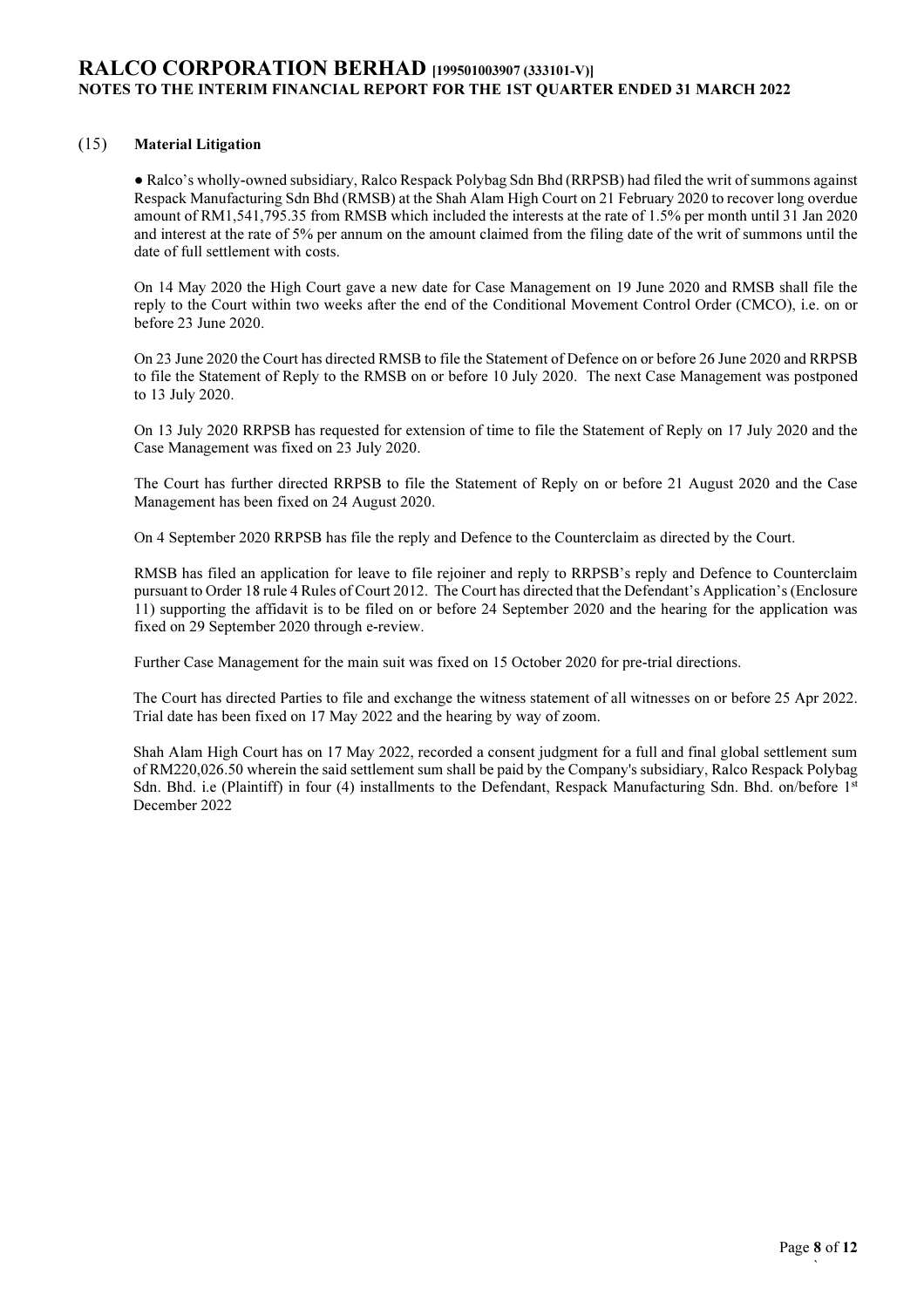## B. ADDITIONAL INFORMATION REQUIRED BY THE BURSA SECURITIES LISTING REQUIREMENT

### (1) Performance Review

Performance for the financial period ended 31 March 2022 as compared with the financial period ended 31 March 2021

|                            | <b>Individual Quarter</b><br><b>Ended 31 March</b><br>2022<br>2021<br><b>RM'000</b><br>RM'000<br>RM'000 |        |         | Var<br>$\frac{0}{0}$ | 2022<br>RM'000 | <b>Cumulative Quarter</b><br><b>Ended 31 March</b><br>2021<br><b>RM'000</b> | <b>RM'000</b> | Var<br>$\frac{0}{0}$ |
|----------------------------|---------------------------------------------------------------------------------------------------------|--------|---------|----------------------|----------------|-----------------------------------------------------------------------------|---------------|----------------------|
|                            |                                                                                                         |        |         |                      |                |                                                                             |               |                      |
| Revenue<br>Profit / (Loss) | 12.000                                                                                                  | 16.091 | (4,091) | $-25%$               | 12.000         | 16.091                                                                      | (4,091)       | $-25%$               |
| <b>Before Taxation</b>     | (863)                                                                                                   | 310    | (1,173) | $>100\%$             | (863)          | 310                                                                         | (1,173)       | $>100\%$             |

#### Current 1st Quarter 2022 Vs Previous 1st Quarter 2021

The Group's Revenue for the 1st Quarter ended 31 March 2022 decreased by RM4 million or 25% as compared to the preceding period corresponding 1st quarter ended 31 March 2021. The decrease in Revenue was mainly due to lower demand of both injection and blowing moulding products during the current period ended 31 March 2022 coupled with higher operating cost.

With the decrease in Revenue and coupled with higher cost of production, the Group recorded a Loss Before Taxation of RM863,000 in the current quarter as compared to a Profit Before Taxation of RM310,000 in the preceding period corresponding 1<sup>st</sup> Quarter. The decrease in profit before tax was mainly due to the decrease in sales revenue coupled with higher operating cost.

### (2) Material Changes In The Quarterly Results Compared to the Results of the Preceding Quarter

|                          | <b>Individual Quarter</b> |               | Variance      |               |
|--------------------------|---------------------------|---------------|---------------|---------------|
|                          | 31/03/2022                | 31/12/2021    |               |               |
|                          | <b>RM'000</b>             | <b>RM'000</b> | <b>RM'000</b> | $\frac{0}{0}$ |
|                          |                           |               |               |               |
| Revenue                  | 12.000                    | 10,590        | 1.410         | 13%           |
| Profit/(Loss) Before Tax | (863)                     | 141           | 1,004         | $>$ 100%)     |

The Group's Revenue for the current 1<sup>st</sup> Quarter ended 31 March 2022 increased by RM1.41 million or 13% as compared to the preceding 4th Quarter ended 31 December 2021. The increase in revenue was mainly due to higher demand of both injection and blowing moulding products.

The Group recorded a Loss Before Tax of RM0.863 million in the Current 1st Quarter as compared to a Profit Before Taxation of RM0.141 million for the preceding 4th Quarter ended 31 December 2021. This was mainly due to the global increase in raw material cost and operational cost impacted by the Russo-Ukrainian War. The average selling price (ASP) maintained at old rate and not in tandem with the increase in raw material price which caused a lower profit margin as compared to the preceding 4th Quarter ended 31 December 2021.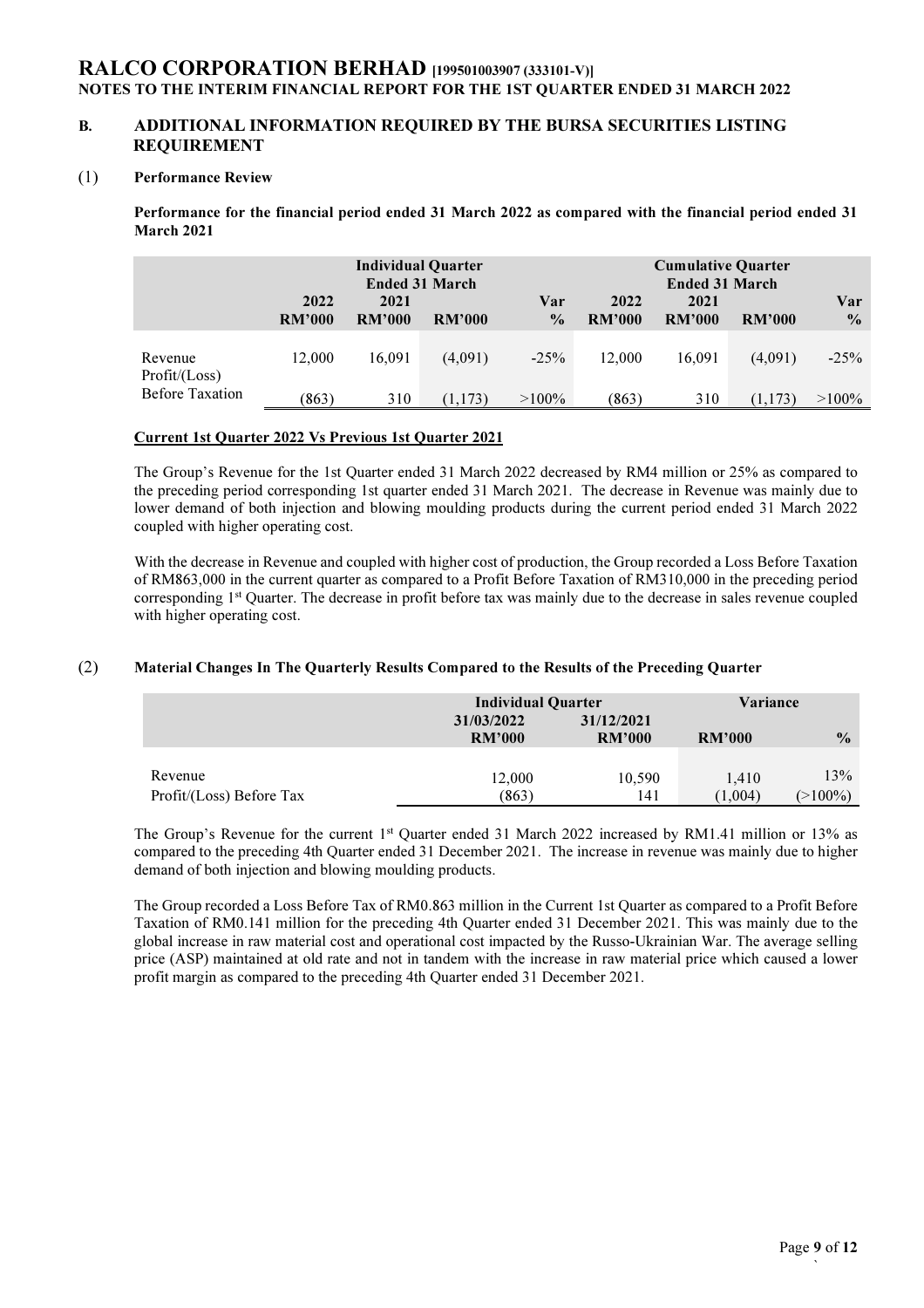### (3) Commentary on Prospects and outlook

First quarter of 2022 was very challenging due to the steep increase in resin prices of approximately 34.6% coupled with TNB's electricity increase from in Feb of 13.5% all due to the sudden increase in petroleum prices. Despite all that, Ralco managed to buffer the impact by improving operational efficiency and utilizing resin and finished goods stock.

The second quarter of 2022 remains challenging, but Ralco expects improvements as we started working with an efficient subcontractor for blow moulding production, increased sales from new contracts secured and also realizing the benefits of improved operational efficiency and improved resin purchasing.

#### (4) Variance from profit forecast

No profit forecast was issued during the financial period under review.

#### (5) Trade Receivables

The credit terms of trade receivables ranged from 0 to 90 days. The aging analysis of trade receivables as at the reporting period was as follows:

| Not past due               | 6,606  | 5,010 |
|----------------------------|--------|-------|
| Past due 1 - 30 days       | 1,976  | 1,120 |
| Past due 31 - 90 days      | 538    | 594   |
| Past due more than 90 days | 272    | 238   |
|                            | 9,392  | 6,962 |
| Less : Loss allowance      |        |       |
| Add: Other receivables     | 1,114  | 2,027 |
| Total                      | 10.506 | 8.989 |
|                            |        |       |

Trade receivables which are past due as listed above, are not impaired as the Management has assessed these balances and believes that they are recoverable.

#### (6) Taxation

#### Tax comprises:

|              |                          | <b>Individual Quarter</b>   |                             | <b>Cumulative Quarter</b>   |  |
|--------------|--------------------------|-----------------------------|-----------------------------|-----------------------------|--|
|              | 31/03/2022<br>RM'000     | 31/03/2021<br><b>RM'000</b> | 31/03/2022<br><b>RM'000</b> | 31/03/2021<br><b>RM'000</b> |  |
| Taxation     | (32)                     | $\blacksquare$              | (32)                        | -                           |  |
| Deferred Tax | $\overline{\phantom{a}}$ | $\overline{\phantom{0}}$    |                             | ۰                           |  |
|              | (32)                     | $\overline{\phantom{a}}$    | (32)                        |                             |  |

The Group's effective tax rate was lower than the statutory tax rate mainly due to the availability of Group's unabsorbed tax losses, unutilized capital allowances and reinvestment allowances for set-off against future chargeable income.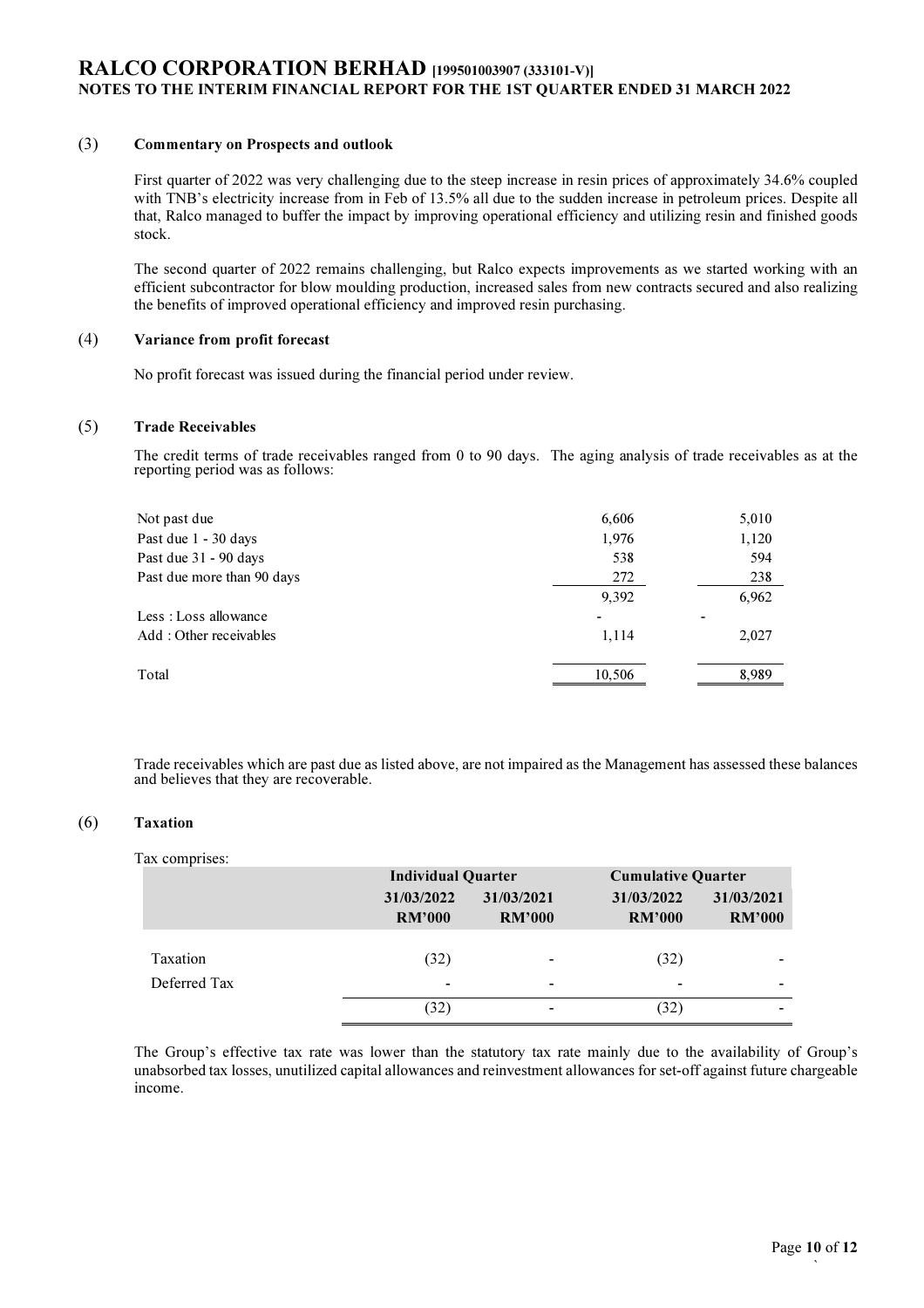## (7) Status of Corporate Proposals and Utilisation of Proceeds

As at the latest practicable date, 25 May 2022, there was no corporate proposal announced and not completed in the current quarter and financial year-to-date.

## (8) Group Borrowings and Debts Securities

Total Group borrowings as at 31 March 2022 are as follows:

|                                     | As At<br>31/03/2022<br><b>RM'000</b> | As At<br>31/12/2021<br><b>RM'000</b> |
|-------------------------------------|--------------------------------------|--------------------------------------|
| Short term borrowings               |                                      |                                      |
| Secured:                            |                                      |                                      |
| Bill payable                        | 1,781                                | 2,657                                |
| Hire purchase and lease liabilities | 811                                  | 985                                  |
|                                     | 2,592                                | 3,642                                |
| Long term borrowings<br>Secured:    |                                      |                                      |
| Hire purchase and lease liabilities | 1,101                                | 1,264                                |
|                                     | 1,101                                | 1,264                                |
|                                     |                                      |                                      |
| <b>Total borrowings</b>             | 3,693                                | 4,906                                |

#### (9) Dividend

No interim dividend has been proposed by the Board of Director in the current financial period.

## (10) Earnings Per Share

#### (a) Basic Earnings/(Loss) Per Share

Basic earnings/(loss) per share of the Group is calculated by dividing the net profit attributable to shareholders of the Group for the financial period over the weighted average number of ordinary shares in issue.

|                                                                                 | <b>Current Quarter</b><br><b>Ended 31 March</b> |                | <b>Cumulative Quarter</b><br><b>Ended 31 March</b> |                       |
|---------------------------------------------------------------------------------|-------------------------------------------------|----------------|----------------------------------------------------|-----------------------|
|                                                                                 | 2022<br>RM'000                                  | 2022<br>RM'000 | 2022<br>RM'000                                     | 2021<br><b>RM'000</b> |
| Profit/(Loss) net of tax attributable to<br><b>Equity Holders of the Parent</b> | (895)                                           | 310            | (895)                                              | 310                   |
| Weighted average number of Ordinary<br>Shares in issue ('000)                   | 50,797                                          | 50,797         | 50,797                                             | 50,797                |
| $Basic/ (Loss)$ per share $(Sen)$                                               | (1.76)                                          | 0.61           | (1.76)                                             | 0.61                  |

#### (b) Diluted Earnings Per Share

The Group has no potential ordinary shares in issue as at the Balance Sheet date and therefore, diluted earnings per share have not been computed.